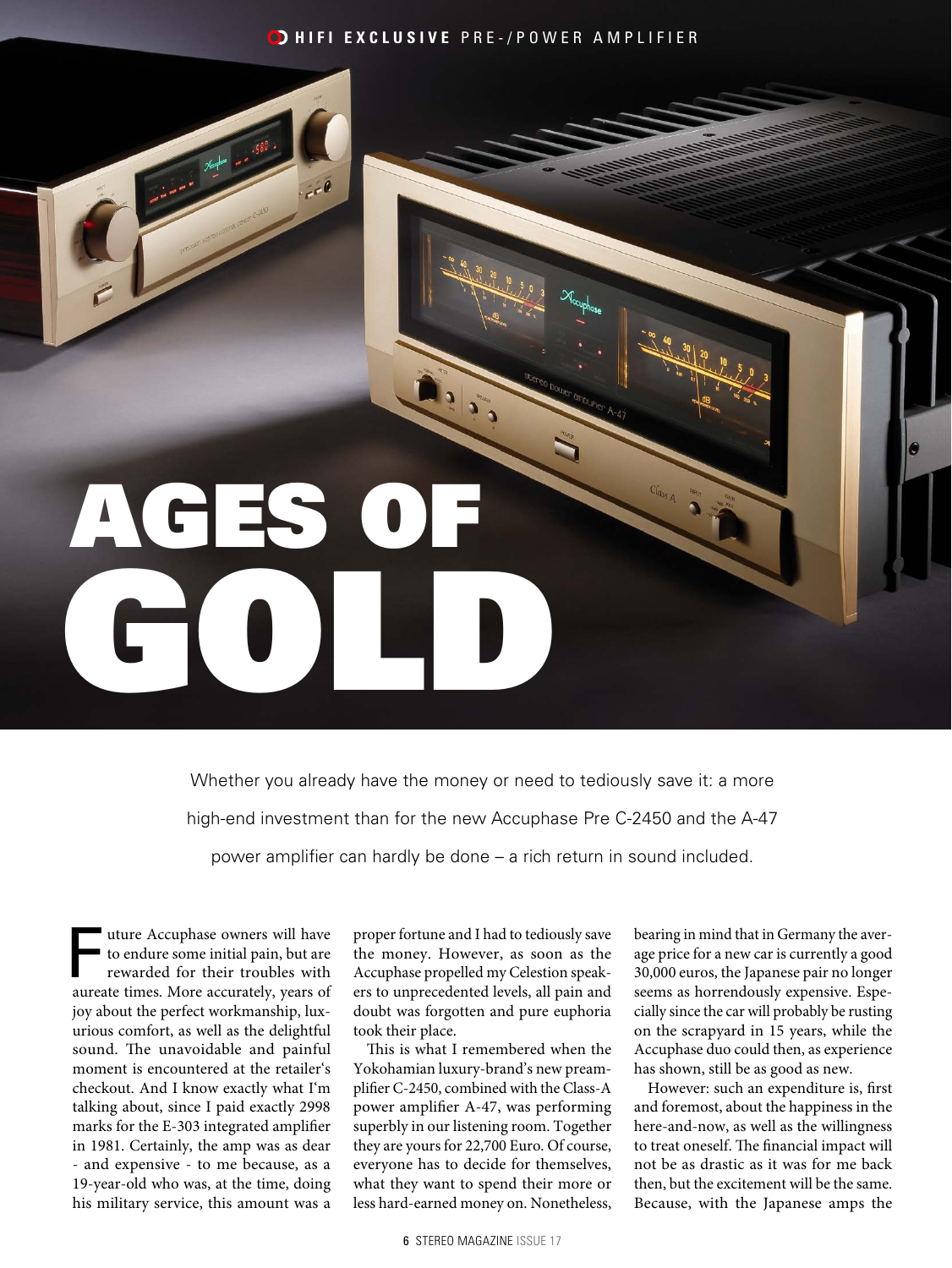## **CD HIFI EXCLUSIVE** PRE-/POWER AMPLIFIER

Input buffer, AAVA control, balanced output circuit, headphone amp: the basic functions of the C-2450 are performed on six independent boards, separated by channels.



 Authentic haptic: the volume knob of the angle adjuster rotates true to touch"

lavish opulence in effort and sound, as well as the dedication to an almost excessive accuracy can actually be felt. For example there is the ultra-complex "Accuphase Analog Vari-Gain" volume control, AAVA for short, which ensures long-term consistency, highest precision and finest gradations. Whereby other manufacturers only use a very precise, traditional potentiometer or level control via resistor banks, the Accuphase developers, who, by the way, constantly change between product groups in order to give fresh ideas a chance, encountered limits in both ways. They, therefore, developed this all-analogue, for each channel individually executed, technology, which converts the signal into 16 differently weighted currents, whose combinations allow the creation of more than 65,500 intermediate values, making tenths-decibel steps possible over a wide range. While nobody needs this mega-resolution, it's undeniably very cool when the digits behind the decimal point run up and down.

# **Opulence - Precision – Sound**

Because the level control, which is mounted in a solid aluminum block and suspended by means of insulators, rotates

as richly and smoothly, as if its axis rotated a grinding potentiometer of the highest quality instead of a sensor mechanism for angle detection, the listener doesn't notice any of this. Further, not only the AAVA works channel separated. The potent power supply of the Pre is comprised of separate banks with smoothing capacitors

# TEST-COMPONENTS

| CD-/MULTIPLAYER: Accustic Arts Player I,                                       |
|--------------------------------------------------------------------------------|
| Accuphase DP-560, T+A MP3100HV                                                 |
| PRE-/POWER AMP: Accustic Arts Tube                                             |
| Preamp II MK2/Amp II-MK3                                                       |
| SPEAKERS: B&W 800D3, Dynaudio Contour                                          |
| 60, Gauder Akustik Vescova Bl. Ed.                                             |
| CABLE: HMS Suprema, In-Acoustic NF-<br>2404 (NF), HMS Gran Finale Jubilee (LS) |

and two transformers. This largely eliminates the risk of mutual interference between the two channels that could distort the spatial imaging.

In terms of sound – not surprisingly – the C-2450 fulfills highest expectations by combining, for example, delicate differentiation with homogeneous smoothness, not sounding in any way analytical or superficial despite its exemplary attention to detail and desire to meticulously

dissolve complex structures. Rather, it builds up its finely and dynamically tuned, vividly breathing sound images from the very depths of the room, neither suppressing even the most subtle parts of reverb nor articulation noises, which are gone almost at the moment of their creation. The listener's ear virtually lies on the voices and instruments, while at the same time he is getting an overview of a perfectly organized and, if necessary, out-stretching stage.

One should, however, be aware of one small trap in form of the "Gain" switch, with which the base amplification level is determined and that lurks behind the lid of the, as is typical for Accuphase, fully equipped preamplifier. Only at the lowest "12 dB" level, maximum lightness and detachedness is achieved. At six decibels more, the performance, though appearing slightly firmer in itself, isn't quite as light

 $\blacktriangledown$  The preamplifier conceals virtually all its features behind a lid. This also includes controls for the optional phono module. The "Gain"-selector for the base amplification (red circle) has influence on the sound performance. We recommend twelve decibels for maximum naturalness and serenity.

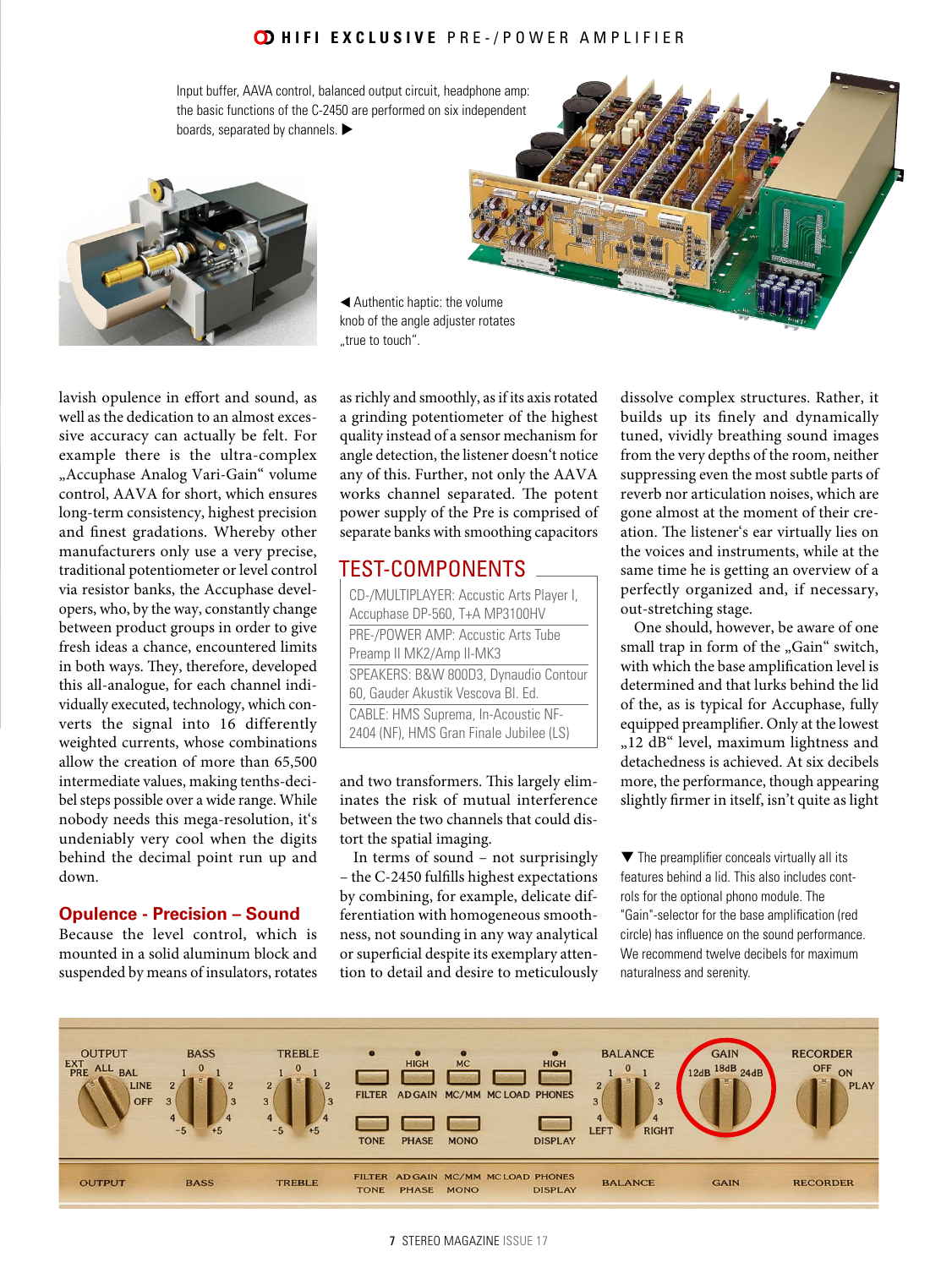### **CD HIFI EXCLUSIVE** PRE-/POWER AMPLIFIER



▲ The A-47 amplifies each channel with six parallelly connected power transistors in push-pull arrangement.

 $\triangle$  The contact between the output board and the generously dimensioned connection terminals is established via metal rails.

and effortless as before. We recommend the 24 dB boost only for very quiet sources, as the superb Pre then starts showing slightly glassy mids and some narrowness. Just give it a try!

As partner for the C-2450, which can, by the way, be supplemented with the highest quality and extensively adjustable phono module AD-2850 for 3885 Euro, we chose the Class-A power amplifier A-47. This is in itself an astonishing amp, because it should be, due to the characteristics of this amplification standard, limited to the 45 watts continuous power per channel, which are specified by the Japanese for eight ohms. Strictly speaking, Class-A means that, in order to avoid takeover distortions when changing from the positive to the negative half wave of the signal, the constantly working power transistors always feed half of the maximum power, in form of heat, into the cooling system. And, fittingly, the A-47 consumes around 180 watts in idle.

### **Powerful despite Class-A**

However, we have measured more than double the specified power into eight ohm at our one percent distortion limit (see measurements), which proves that the A-47 leaves the Class A range above the stated value and its 24 MOS-FET semiconductors enter switching mode. We could then measure up to 2 x 228 watts, in form of pulses, at four ohms. Nevertheless, the manufacturer should not be accused of deception, because up to the, comparatively modest ,"guaranteed performance", the promise of pure Class A operation is kept. And with 45 into eight, respectively 90 watts into four, ohms it is of course already loud enough that, even on loudspeakers with average sensitivity, you rarely exceed the Class-A limit, when listening to music.

Apart from the bypassed switching distortions, the entire technical concept of the A-47 is highly devoted to most detailed representations, as the infinitesimally low values for the distortion factor and the intermodulations prove. These, like the high signal-to-noise ratio, are supposed to be due to the elaborately designed, fully symmetrical input stage of the type used in measuring instruments, as well as to the current feedback, which, according to Accuphase, works entirely without phase



 $\blacktriangleleft$  As a special feature, the stereo power amplifier can be switched to bi-amping- or monoblock-mode. Large screw terminals secure the cables.